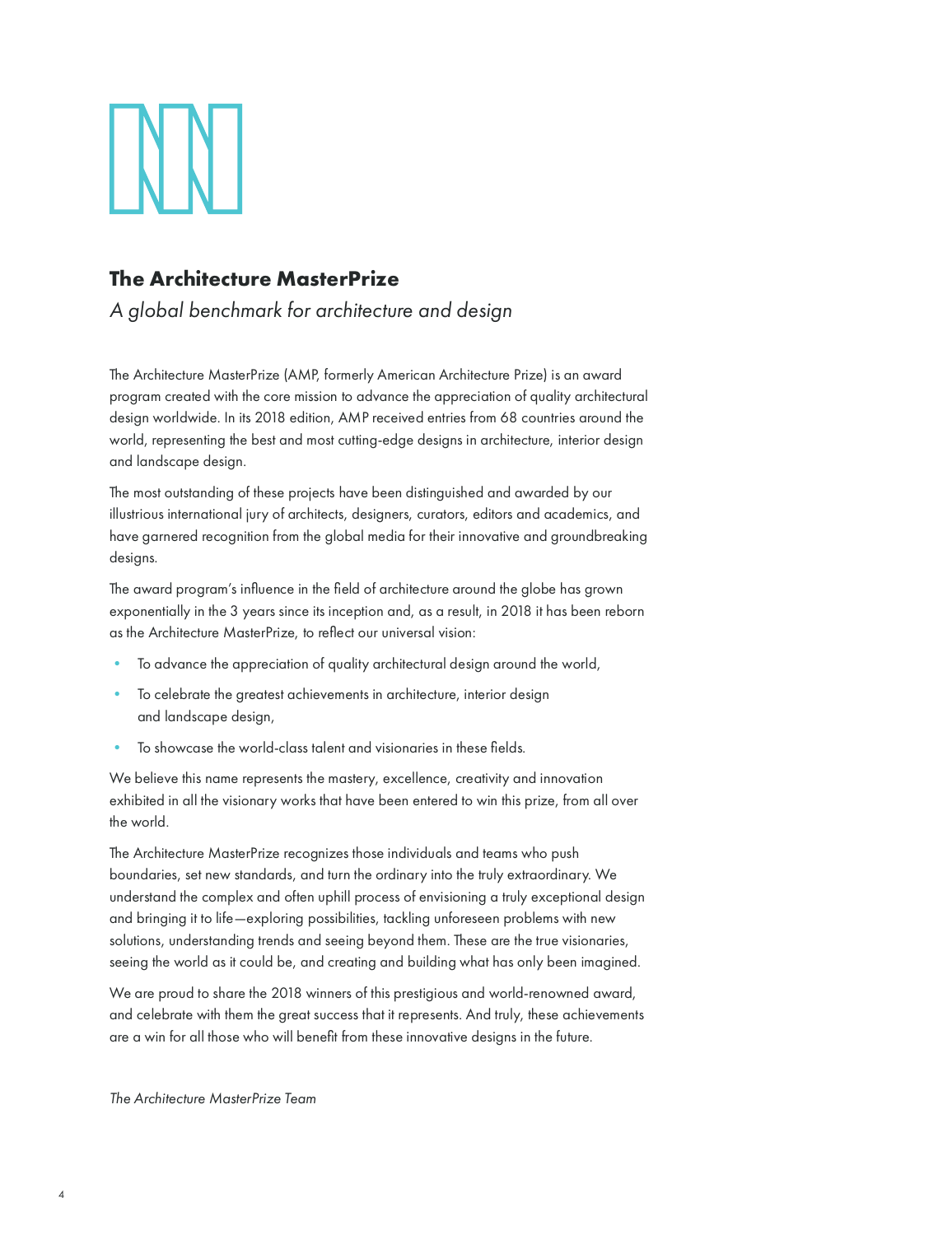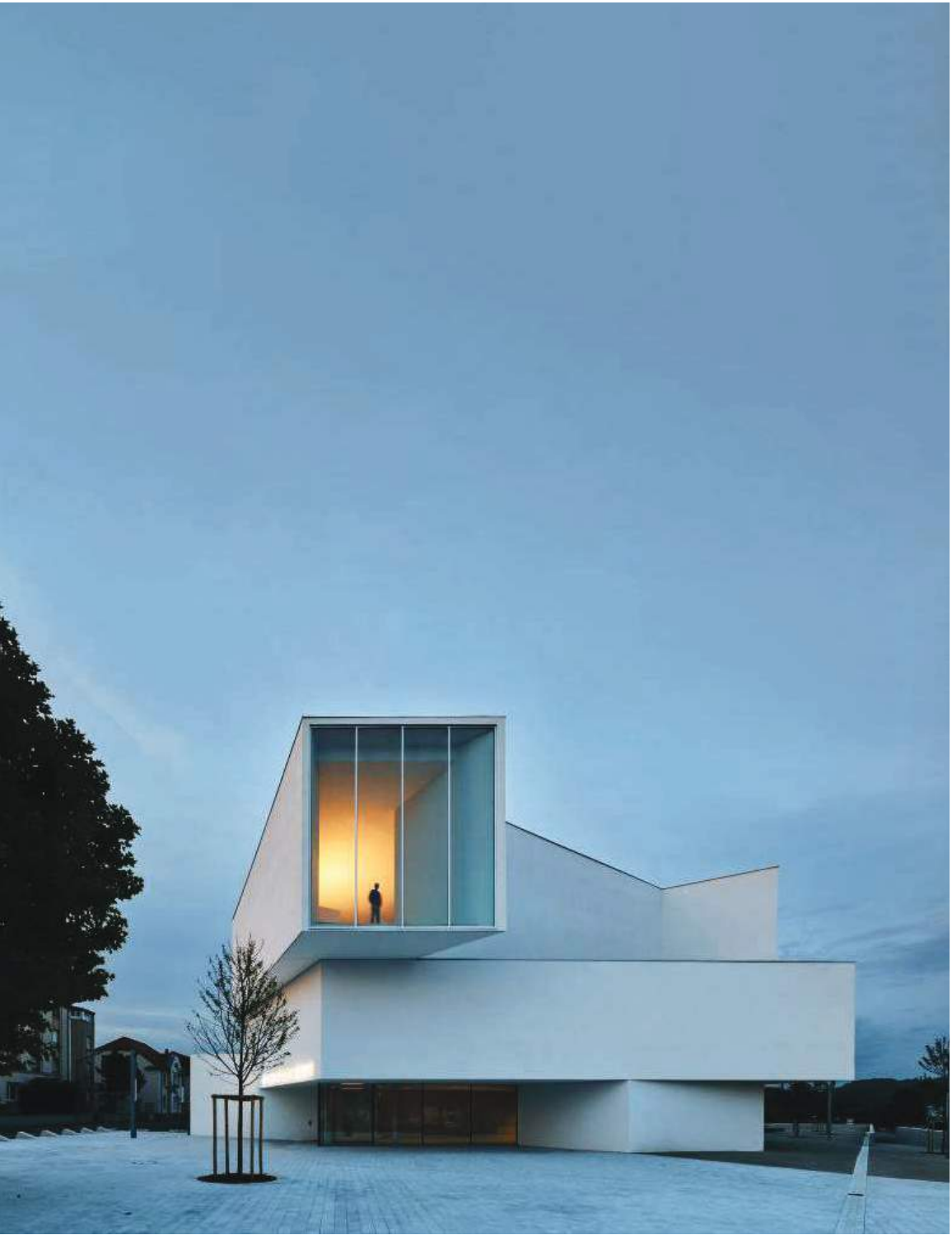## THE ARCHITECTURE MASTERPRIZE 2018 JURY